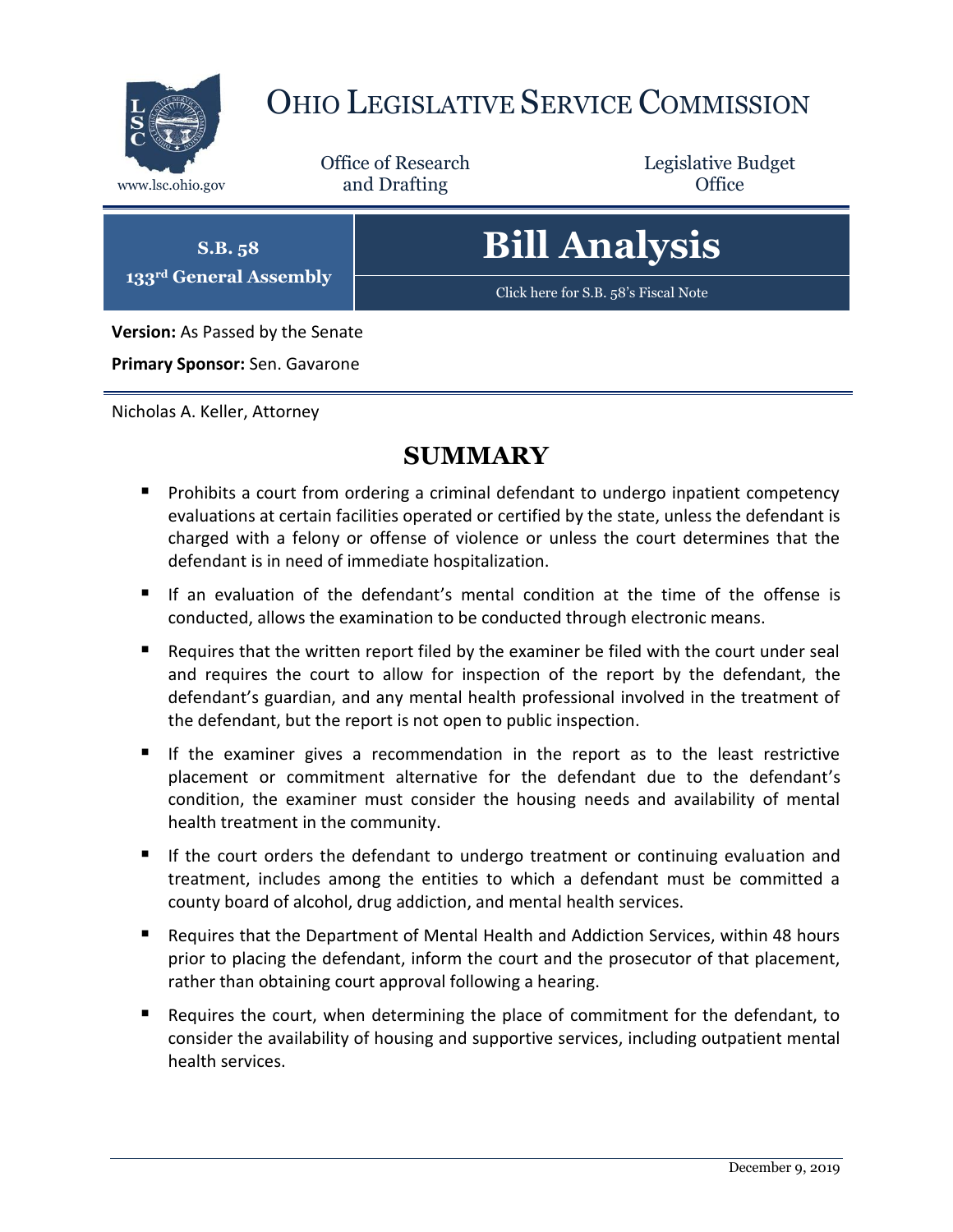- Allows the court, if the court or prosecutor files an affidavit for civil commitment for the defendant with the probate court, to enter an interim order of civil commitment for the defendant, pending a hearing in the probate court within 30 days and allows the court to appoint a limited guardian for the purpose of making treatment decisions.
- **Specifies that the limited guardianship terminates upon the probate court's disposition** of the affidavit for civil commitment.
- Allows the court, if the court or prosecutor files an affidavit for civil commitment in the probate court for a defendant who is charged with a specified felony and is found incompetent to stand trial, and after certain circumstances are met, to enter an interim order of civil commitment pending a hearing in the probate court.
- Appropriates \$250,000 for FYs 2020 and 2021 under the Department of Mental Health and Addiction Services to help pay the costs associated with the appointment of guardians.

#### **DETAILED ANALYSIS**

#### **Procedure for court-ordered competency examinations**

If the issue of a criminal defendant's competence to stand trial is raised or a defendant enters a plea of not guilty by reason of insanity, a court may order one or more evaluations of the defendant's present mental condition or, in the case of a plea of not guilty by reason of insanity, of the defendant's mental condition at the time of the offense charged. If a court orders an evaluation, the defendant must be available at the times and places established by the examiners who are to conduct the evaluation. The bill provides that the examiners may conduct the evaluation through electronic means.<sup>1</sup>

The bill prohibits a court from ordering a defendant to undergo inpatient competency evaluations at a center, program, or facility operated by the Department of Mental Health and Addiction Services (DMHAS) or the Department of Developmental Disabilities (DODD), unless the defendant is charged with a felony or an offense of violence or unless the court determines that the defendant is in need of immediate hospitalization. Generally, an evaluation ordered by a municipal court must be conducted through community resources, such as a certified forensic center, court probation department, or community mental health services provider. A defendant who has not been released on bail or recognizance may be evaluated at the place of detention.<sup>2</sup>

If a defendant is charged with a felony or an offense of violence, the following provisions in current law would continue to apply: $3$ 

 $1$  R.C. 2945.371(A) and (C)(1).

 $2$  R.C. 2945.37(H) and 2945.371(D)(1) and (E).

 $3$  R.C. 2945.371(C)(2) and (D)(2).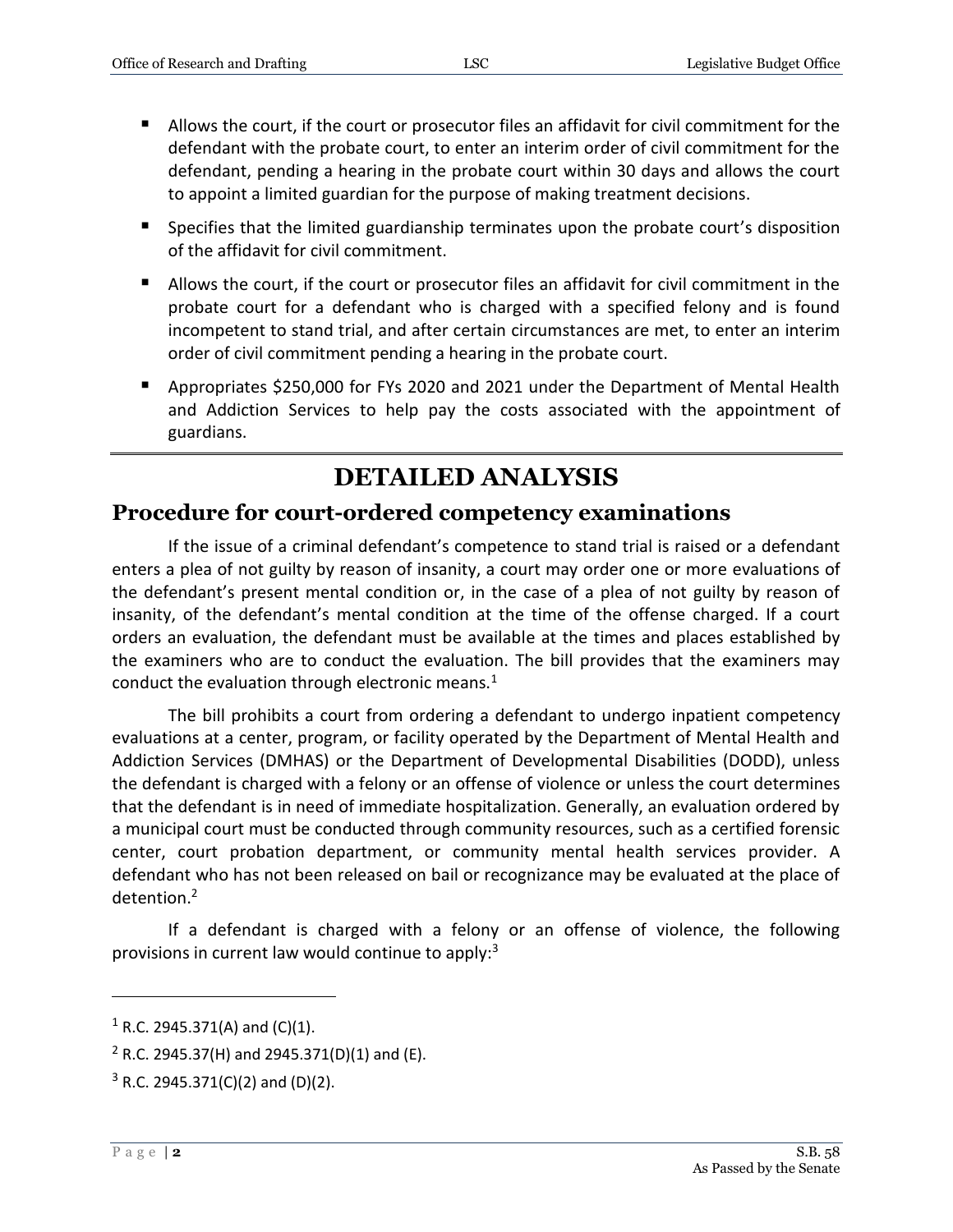1. If a defendant who has been released on bail or recognizance refuses to submit to a competency examination, the court may order the sheriff to take the defendant into custody and deliver the defendant to a center, program, or facility operated or certified by DMHAS or DODD.

2. If a defendant has not been released on bail or recognizance, upon the examiner's request, the court may order the sheriff to transport the defendant to a program or facility operated or certified by DMHAS or DODD. However, a municipal court may order the inpatient evaluation only upon the request of a certified forensic center examiner.

3. In both circumstances, above, the defendant may be held for inpatient evaluation for a reasonable period of time not exceeding 20 days.

Current law requires the examiner, in conducting an evaluation of the defendant's mental condition at the time of the offense charged, to consider all relevant evidence. The bill allows this examination to be conducted through electronic means.<sup>4</sup> Current law also requires the examiner to file a written report with the court within 30 days after entry of a court order for evaluation. The court must provide copies of the report to the prosecutor and defense counsel. The bill requires that the written report be filed with the court under seal and requires the court to allow for inspection of the report by the defendant, the defendant's guardian, and any mental health professional involved in the treatment of the defendant, but the report must not be open to public inspection. $5<sup>5</sup>$ 

Under current law, the report must include, in part, the examiner's findings, the facts in reasonable detail on which the findings are based, and, if the examiner's opinion is that the defendant is incapable of understanding the nature and objective of the proceedings against the defendant or of assisting in the defendant's defense and that the defendant presently is mentally ill or has an intellectual disability, the examiner's recommendation as to the least restrictive placement or commitment alternative, consistent with the defendant's treatment needs for restoration to competency and with the safety of the community. The bill requires that the examiner consider the housing needs and the availability of mental health treatment in the community.<sup>6</sup>

#### **Place of commitment**

Under current law, if a court orders a defendant to undergo treatment or continuing evaluation and treatment under Ohio law, the court order must specify that the defendant either must be committed to DMHAS for treatment or continuing evaluation and treatment at a hospital, facility, or agency, as determined to be clinically appropriate by DMHAS or must be committed to a facility certified by DMHAS as being qualified to treat mental illness, to a public or community mental health facility, or to a psychiatrist or other mental health professional for

 $4$  R.C. 2945.371(G).

 $5$  R.C. 2945.371(H).

 $6$  R.C. 2945.371(H)(1), (2), and (3)(d).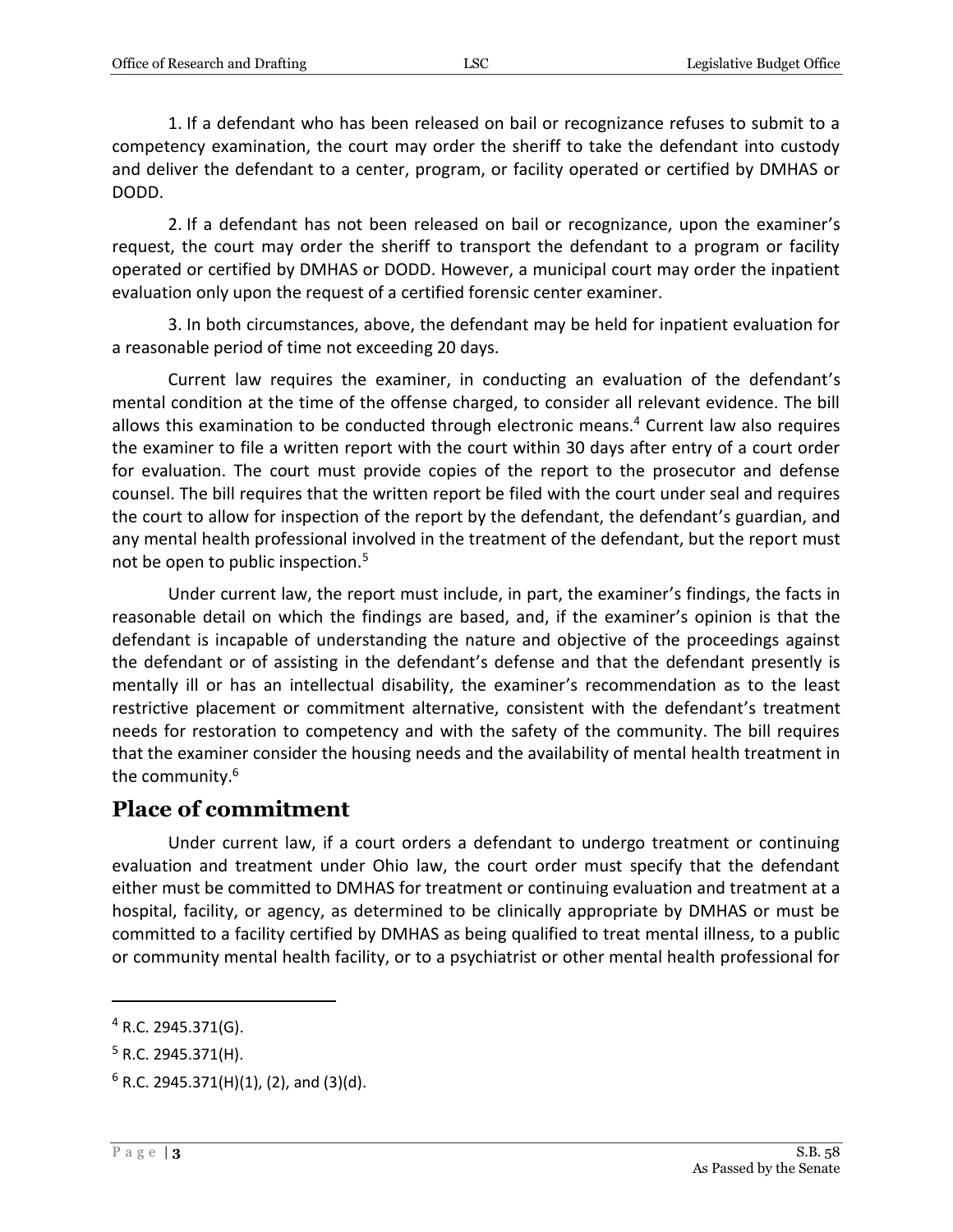treatment or continuing evaluation and treatment. Prior to placing the defendant, DMHAS must obtain court approval for that placement following a hearing. The bill includes among the entities to which a defendant must be committed a county board of alcohol, drug addiction, and mental health services and instead requires that DMHAS, within 48 hours prior to placing the defendant, inform the court and the prosecutor of that placement, rather than obtaining court approval following a hearing.<sup>7</sup>

Current law also provides that in determining the place of commitment, the court must consider the extent to which the person is a danger to the person and to others, the need for security, and the type of crime involved and must order the least restrictive alternative available that is consistent with public safety and treatment goals. In weighing these factors, the court must give preference to protecting public safety. The bill requires the court to also consider the availability of housing and supportive services in weighing these factors and to consider the availability of housing and supportive services, including outpatient mental health services, when determining the place of commitment.<sup>8</sup>

Under current law, if the court conducts another hearing pursuant to R.C. 2945.38(H) to determine if the defendant is competent to stand trial and if the court finds that the defendant is incompetent to stand trial, if the most serious offense with which the defendant is charged is a misdemeanor or a felony other than certain specified felonies listed in R.C. 2945.38(C)(1), and if the court finds that there is not a substantial probability that the defendant will become competent to stand trial even with a course of treatment, or if the maximum time for treatment relative to that felony offense has expired, the court must dismiss the indictment, information, or complaint against the defendant. The court must discharge the defendant unless the court or prosecutor files an affidavit for civil commitment in the probate court. If such an affidavit is filed, the court may detain the defendant for ten days pending civil commitment.

The bill instead provides that if such an affidavit is filed, the court may enter an interim order of civil commitment for the defendant, pending a hearing in the probate court within 30 days, and the court may appoint a limited guardian for the defendant for the purpose of making mental health treatment decisions. The court has jurisdiction to appoint a guardian for the defendant notwithstanding anything to the contrary under R.C. 2101.24 (law regarding probate court jurisdiction). All of the requirements for a guardianship under Ohio law apply to a guardianship created under the bill except that a guardianship created under the bill terminates upon the probate court's disposition of the affidavit for civil commitment.<sup>9</sup>

The bill also appropriates \$250,000 in FY 2020 and in FY 2021 in new GRF line item 336428, Guardianships, under the Department of Mental Health and Addiction Services. The

 $7$  R.C. 2945.38(B)(1)(b).

 $8$  R.C. 2945.38(B)(1)(b).

 $9$  R.C. 2945.38(H)(4).